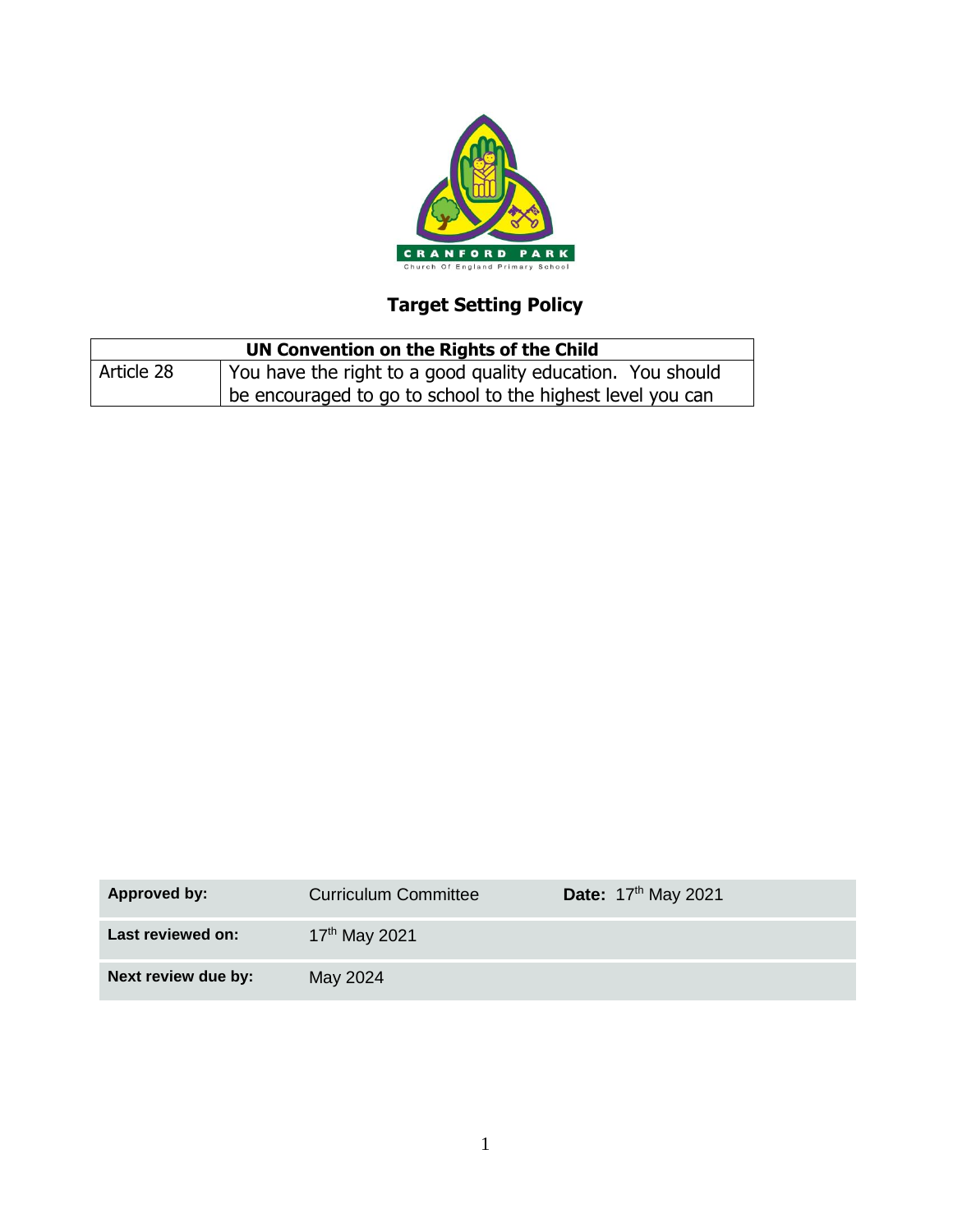#### **Purpose**

An essential part of improving achievement is to have high aspirations for all pupils, and that staff use on-going observations and assessment to identify what children need to do to improve and this is shared with pupils.

We believe that education is about acquiring knowledge, developing skills, and exploring ideas and attitudes, and targets will be agreed for academic attainment, but also for social and personal development, attendance and behaviour as appropriate. Pupils will be involved in reflecting on their targets and will be helped to understand what they need to do to achieve them. Targets and progress being made towards them will be discussed regularly with pupils and their parents. Attainment targets will be based on the prior attainment of each pupil.

### **Relationship to other policies**

This policy should be read in conjunction with our policies on assessment, curriculum, performance management, attendance & behaviour, SEN, equality, marking and feedback and the home-school-pupil agreement.

## **Roles and responsibilities of Headteacher, other staff, governors**

### **The Headteacher will ensure that:**

- There is a coherent strategy for the effective management of performance data
- Staff and governors receive training on the interpretation and use of data to inform their planning and pupil-centred target-setting

• Pupils' attainment and progress is tracked in line with the assessment, recording and reporting policy. The information is used to set SMART (specific, measurable, achievable, relevant, time-limited) targets

• At least one target covering pupil progress is agreed with each teacher as part of the performance management cycle

• Parents receive information about progress of their children against agreed targets each term through Parents' Evenings and Pupil Reports.

• The governing body receives information on progress each term to enable it to make informed decisions when agreeing targets and monitoring and evaluating progress

### **Subject Managers will organise the collection of relevant data so that they can:**

- Analyse performance data in their curriculum area and guide colleagues on the setting of realistic and challenging attainment and progress targets for each pupil
- Monitor progress of pupils towards the targets at the middle and end of each term
- Evaluate outcomes with reference, where relevant, to local and national comparative data, focussing on trends over time, the relevant performance of different groups of pupils including low, middle and high attaining children, boys and girls, ethnic groups, disadvantaged pupils and those with Special Educational Needs and Disabilities,
- Evaluate performance within and progress between key stages
- Report analysis to the Senior Management Team in accordance with agreed school procedure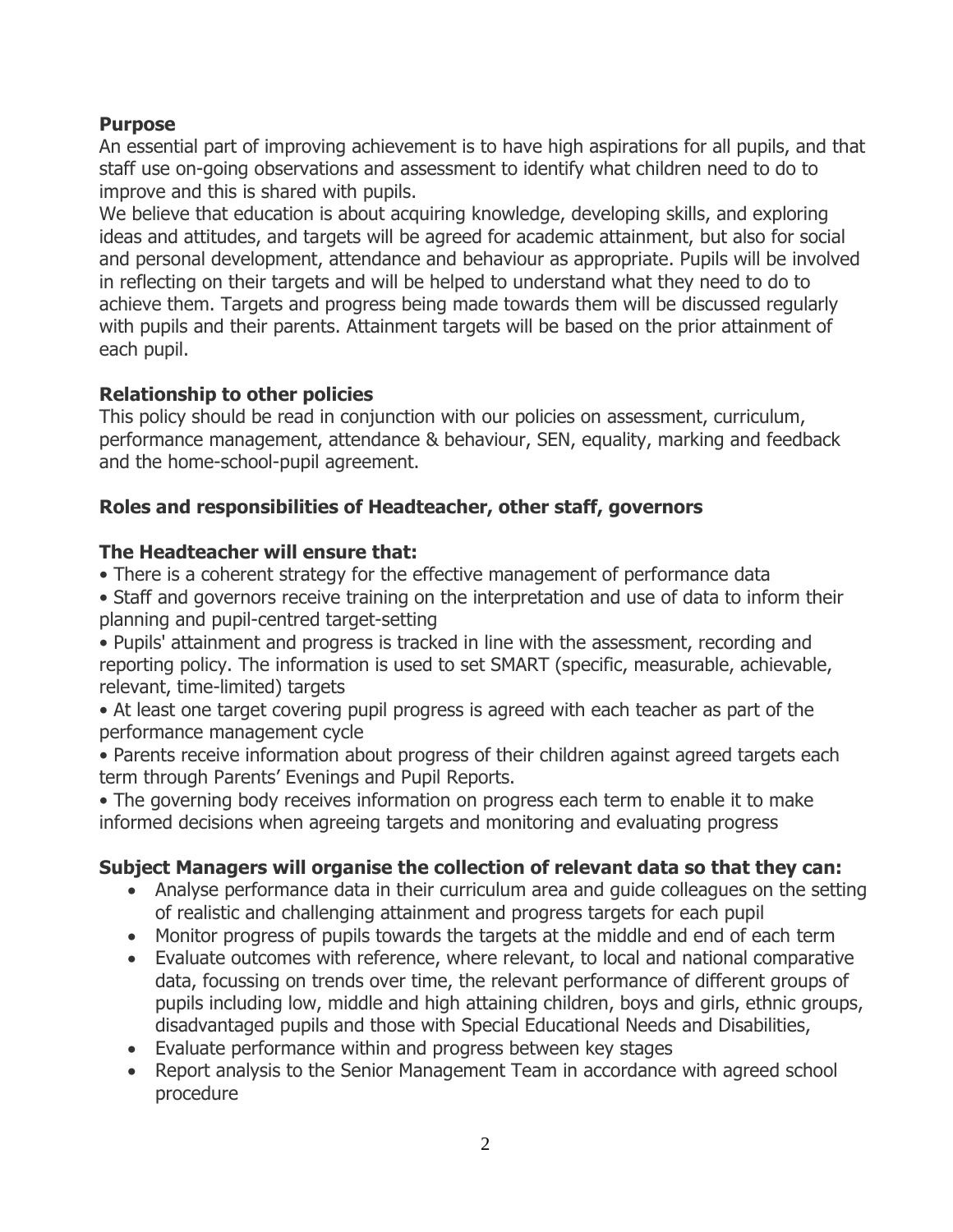## **Class Teachers will:**

• Agree targets for personal and social skills, attendance and behaviour with each pupil where relevant

• Monitor pupils' progress according to the school's Assessment and Record Keeping policy

• Interpret Continuous Assessment data and report concerns to the Senior Management Team

• Liaise with Special Education Needs Co-ordinator (SENCO) where required to support pupils on IBP's (Individual Behaviour Plans) and IEPs (Individual Education Plans)

# **The SENCO will organise the collection of relevant data so that s/he can:**

• Analyse performance data and guide colleagues on the setting of realistic and challenging attainment and progress targets for each SEN pupil

• Monitor progress of SEN pupils towards the targets at the middle and end of each academic year

• Evaluate outcomes with reference, where relevant, to local and national comparative data, focussing on trends over time, the relevant performance within and progress between key stages, and report this analysis to the Senior Management Team in accordance with agreed school procedure.

## **All teachers will:**

• Gain the necessary expertise and knowledge about data analysis through training so that informed judgements can be made when setting targets and monitoring and evaluating progress

- Agree SMART targets and, where required, complete IEP's with each pupil for attainment and progress, personal and social skills, attendance and behaviour
- Encourage pupils to assess their progress towards their targets, and help them to understand what they have to do to improve

• Report the progress of pupils against their targets to Subject Managers at the middle and end of each academic year

• Report the progress of pupils against their targets to parents formally once each year and informally at least each term, discussing, reviewing and drawing up new IEP's where required

- Celebrate success in meeting targets using school reward systems
- Set targets for pupils who are Not on Track to meet Age Related Expectations (ARE) in particular domains and record these, and progress made towards them.
- Use assessment tasks such as Apprentice Writes (English) and Cold questions (maths) to set class, group and individual targets for lessons or series of lessons
- Set differentiated targets for individual lessons in the form of "I cans" and share these at the start of the lesson and give children time to assess their progress against them at the end of a lesson
- Assess against the "I cans" at the end of each lesson to show whether the children have achieved them and any next steps